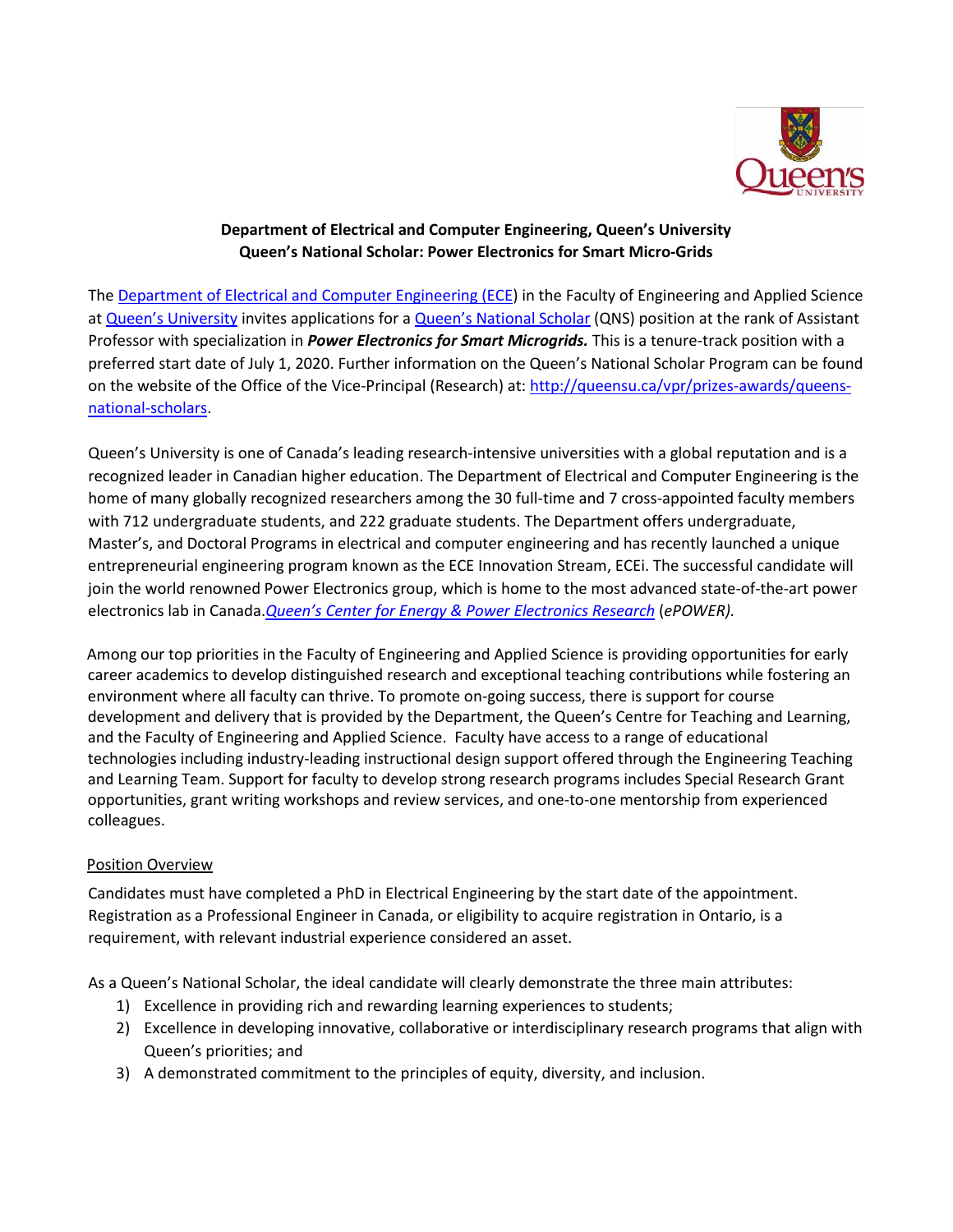Further information on teaching and research priorities at Queen's is available in the Queen's Academic Plan, found via: <https://www.queensu.ca/strategicplanning/academic> and the Queen's Strategic Research Plan, found via[: https://www.queensu.ca/vpr/strategic-research-plan](https://www.queensu.ca/vpr/strategic-research-plan)

The main criteria for selection are research and teaching excellence. The successful candidate will provide evidence of high quality scholarly output that demonstrates potential for independent research leading to peer-assessed publications and the securing of external research funding, and active engagement with industry. The candidate must also be able to teach courses at both the undergraduate and graduate levels and demonstrate an ongoing commitment to academic and pedagogical excellence in support of the department's programs. Our programs incorporate innovative approaches to engineering education, with emphasis on professional skills development and building a rapport with students. The successful candidate will be expected to make contributions through service to the department, to the Faculty, to the University, and/or the broader community. The candidate will also demonstrate an ability to work as part of one of our highly-collaborative research teams. The areas of interest are power electronics and its application to smart micro-grids, focusing on: renewable energy systems; smart micro-grids; alternative energy source integration into current power grid, and other emerging applications. Salary will be commensurate with qualifications and experience.

Queen's is one of Canada's most long-standing public research universities and has influenced Canadian higher education since 1841. Located in Kingston, Ontario, Canada, situated just west of the Thousand Islands with convenient proximity to Ottawa, Toronto and Montreal, it is a mid-sized university with more than 23,000 students organized in[to ten undergraduate, graduate and professional faculties and schools. Q](http://queensu.ca/learn/programs)ueen's combines excellence in undergraduate studies with well-established and innovative graduate programs, all within a dynamic learning environment.

People from across Canada and around the world come to learn, teach and carry out research at Queen's University. Faculty and their dependents are eligible for an extensive benefits package including prescription drug coverage, vision care, dental care, long term disability insurance, life insurance and access to the Employee and Family Assistance Program. You will also participate in a pension plan. Tuition assistance is available for qualifying employees, their spouses and dependent children. Queen's values families and is pleased to provide a 'top up' to government parental leave benefits for eligible employees on maternity/parental leave. In addition, Queen's provides partial reimbursement for eligible daycare expenses for employees with dependent children in daycare. Details are set out in the Queen's-QUFA Collective Agreement. For more information on employee benefits, see [Queen's Human Resources.](http://www.queensu.ca/humanresources/)

Additional information about Queen's University can be found on the [Faculty Recruitment and Support](http://www.queensu.ca/facultyrecruitment)  [website.](http://www.queensu.ca/facultyrecruitment) The University is situated on the traditional territories of the Haudenosaunee and Anishinaabe, in historic Kingston on the shores of Lake Ontario. Kingston's residents enjoy an outstanding quality of life with a wide range of cultural, recreational, and creative opportunities. Visi[t Inclusive Queen's](https://www.queensu.ca/inclusive/content/home) for information on equity, diversity and inclusion resources and initiatives.

## Application Process

The University invites applications from all qualified individuals. Queen's university is committed to employment equity and diversity in the workplace and encourages applications from equity-seeking groups including women, visible minorities, Aboriginal people, persons with disabilities, and LGBTQ persons. All candidates are encouraged to apply; however, in accordance with Canadian Immigration requirements, Canadian citizens and Permanent Residents of Canada will be given priority. To comply with Federal laws, the